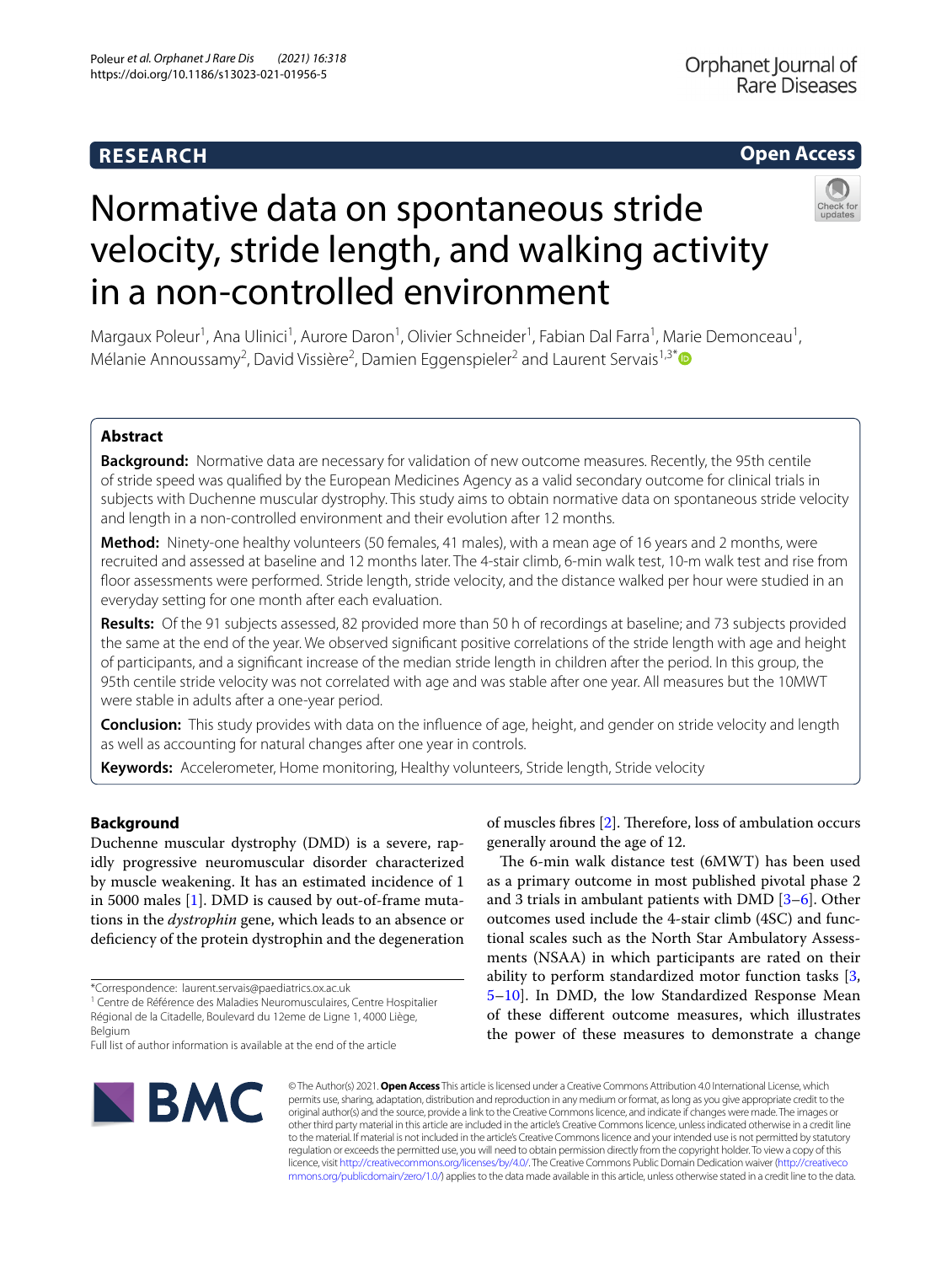over a certain period of time, meant that pivotal trials required over 100 patients per group and trial durations of 18 months and 2 years (NCT02851797 and NCT02500381, respectively). To accelerate clinical development and investigate in parallel several approaches without being limited by the number of patients available, it is crucial to validate more powerful outcome measures. This is the case for DMD and for numerous other rare diseases, within or outside the neuromuscular feld.

The last decade has seen an increase in the availability of wearable technology for continuous monitoring of health and wellbeing  $[11]$  $[11]$ ; for example, wearable devices that can be used to assess ambulation range from crude step counters to sophisticated multisensory systems [\[12](#page-8-7)]. Unlike consumer devices, medical devices must demonstrate validated measurement accuracy, sensitivity, and specificity  $[13]$  $[13]$  $[13]$ . Wearable devices have the potential to provide a complete view of a patient's condition over a long time period by band-pass fltering day-to-day variation. Therefore, wearable devices provide a complementary approach with a major advantage over hospitalbased assessments, which only provide 'snapshots' of a patient's condition that can be afected by fatigue, illness, or lack of motivation.

In this context, Sysnav, a medium size private company, along with academic partners specifcally developed a CE-marked class 1 wearable medical device, called Actimyo®, that records passively, in a precise and sensitive way, upper and lower limb movements in everyday life [\[14,](#page-8-9) [15\]](#page-8-10). From the capture of any single movement, several outcomes may be extracted. In ambulant patients, the identifcation and quantifcation of every individual stride allows for the calculation of the distribution of stride length and stride speed as well as for the analyses of diferent centiles such as the 95th centile stride velocity (SV95C). These variables are measured in a homebased environment over a 180-h period and are reliable and highly sensitive to changes in ambulant patients with DMD [[16\]](#page-8-11).

Recently, the EMA qualifed SV95C as a valid secondary endpoint in clinical trials on ambulant patients with DMD [\[17](#page-8-12)]. Additional data are needed to qualify the measure as a primary endpoint [\[16](#page-8-11)]. Wearable technology is or has been used in clinical trials of therapies for spinal muscular atrophy [\[18](#page-8-13), [19](#page-8-14)], facioscapulohumeral muscular dystrophy (NCT02579239, NCT04004000), limb girdle muscular dystrophy type 2E (NCT02579239), centronuclear myopathy (NCT02057705), and Angelman syndrome (NCT04259281).

To properly interpret the longitudinal evolution of the SV95C over time in patient populations, it is necessary to understand the longitudinal evolution in subjects without muscle conditions within the same age range, in particular between 5 and 18 years old, which is the age range mostly targeted in clinical trials of ambulant DMD patients and during which growth or maturational factors may signifcantly interfere with measures [\[20,](#page-8-15) [21](#page-8-16)]. Therefore, we conducted a longitudinal study in ambulant healthy subjects between 5 and 85 years of age to evaluate the changes in SV95C, as measured with the Actimyo® device, after a 12-months follow-up.

## **Method**

## **Study design**

We designed a monocentric academic study that was conducted in the Reference Centre for Neuromuscular Disease in Liège, Belgium between July 2017 and September 2019 with grant funding from Action Duchenne. The protocol was approved by the local ethics committee in Liège (N/Ref:1646). Before inclusion, all participants or parents or legal guardians provided written informed consent for participation and publication.

#### **Participants**

The initial protocols planned to include a maximum of 130 healthy subjects to gather a distribution of about 5–10 subjects par age year in children and a group of 30 adults. However, due to difficulties in recruiting controls—mainly in the adult age group—91 healthy subjects above the age of 5 years were assessed at baseline and 84 were assessed after 12 months. The exclusion criteria were occurrence of surgery or recent trauma in the upper or lower limbs within six months prior to the frst visit; participating in sport at a high (national) level; pregnant or breastfeeding women; occurrence of muscular, neurological, infectious, acute, or chronic infammatory disease within three weeks of inclusion date; and occurrence of orthopaedic, neuromuscular, or neurological disease with an impact on the quality of the walk.

Demographic data as well as medical and surgical histories were obtained during the baseline visit. A full physical examination, including weight, height, and vital signs, was performed at the frst visit and at the 12-month visit. The subjects performed the 6MWT while wearing the sensors at baseline and at 12 months. They also performed the 4SC, rise from floor (RFF), and 10-m walk test (10MW). Assessment of dynamometric grip and pinch strength were evaluated with the Myogrio and Myopinch, as previously described [[22\]](#page-8-17). All tests were conducted by trained and certifed physiotherapists from the neuromuscular centre.

#### **Timed tests**

The subjects performed the 6MWT according to the modifed ATS guidelines [[23\]](#page-8-18). For RFF, trained examiners recorded using a stopwatch the time taken by the patient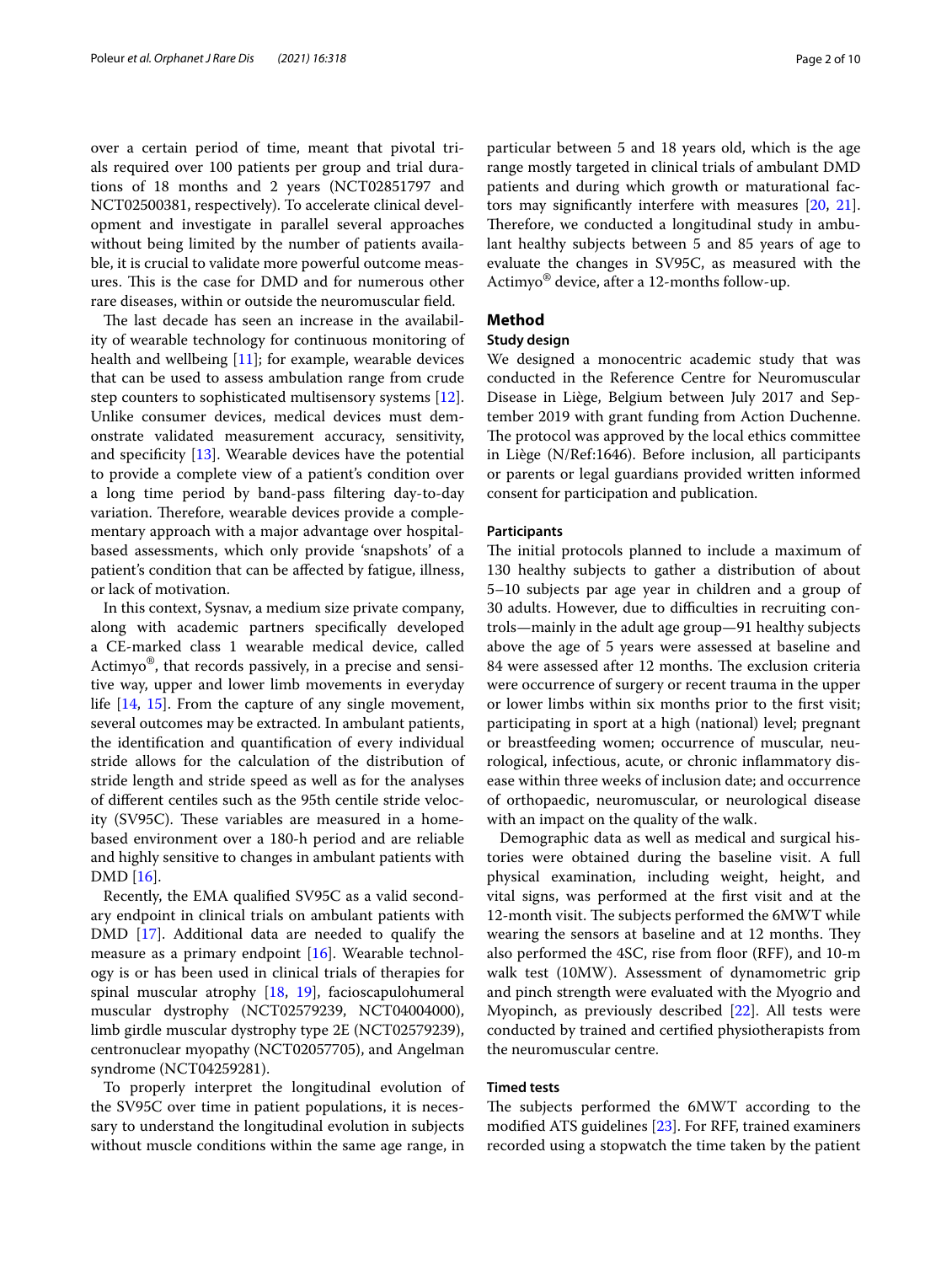to complete the task of rising from supine to standing as fast as possible. For the 4SC, the subject had to climb a four-step fight of stairs as fast as possible. For the 10MW, the subject had to walk or run for ten meters in a straight line. We recorded the time taken to complete the task as fast as possible. In order to ascertain that the patient's best performance is captured, each of these tests were performed three times with a 1-min rest between each trial and we kept the test performed at the highest speed.

#### **Movement monitoring**

The ActiMyo $^{\circledR}$  device (Sysnav, Vernon, France) was worn for 1 month at baseline and at 12 months. The two sensors, each containing a magneto-inertial sensor that records the linear acceleration, the angular velocity and the magnetic feld of the movement in all directions, were fxed to the dominant wrist and ankle. According to the EMA, for the purposes of qualifcation, a recording is considered as valid if it includes at least 50 h of recording; optimally it should include 180 h of recording [[16\]](#page-8-11). We studied three diferent variables: stride length, stride velocity, and the number of meters walked per hour. Stride length and stride velocity were studied as the medians (SL50C and SV50C) or the 95th centiles (SL95C or SV95C).

Upper limb measurement is still a work in progress and will be presented elsewhere.

#### **Statistical analysis**

For analysis, data were excluded from subjects who recorded less than 50 h; 9 subjects at baseline and 18 subjects at follow-up, respectively. Analysis was frst performed on the whole sample and then we analysed children (5 to 17 years) and adults (18 years and older) separately. Then within these groups, we analysed male and female subgroups. We used a series of Mann–Whitney U tests to compare subgroups. We then performed correlation analyses using Spearman's rank correlation coefficient based on accelerometer measures, time test performances, age, and height. Finally, we use the Wilcoxon test to assess the evolution of each measure after 12 months. For compliance analysis, we used the 50-h and 180-h thresholds as these two thresholds were defned in the EMA qualifcation document as acceptable and optimal, respectively (16). All analyses were performed using IBM's SPSS Statistics software. The limit of statistical signifcance was set to 0.05.

#### **Results**

## **Population**

We included 91 healthy individuals (41 males (45.1%) and 50 females (54.9%) aged between 6 and 85 years, with a mean age of 16 years 2 months. Seven participants withdrew between the baseline and the follow-up visit for personal reasons. A fow chart of subject participation is shown in Fig. [1](#page-3-0). The demographic and clinical characteristics of participants whose baseline data were analysed, as well as ActiMyo® variables, are provided in Table [1.](#page-4-0)

Statistical analysis was performed on data from the 82 participants who achieved more than 50 h of recording at baseline. For further analysis, healthy subjects were distributed into two age subgroups: those 5 to 17 years of age and those aged 18 years and older. The first subgroup was composed of 65 participants, 34 of whom were females  $(52.3%)$ . The second group was composed of 17 participants, of whom 12 were females (70.6%).

The two age groups differed from each other in most measures including height, 6MWD, 4SC, RFF, and stride characteristics (SV50C, SV95C, SL50C and SL95C). Younger subjects were shorter (*p*<0.001) but had a higher  $6MWD$  ( $p=0.011$ ) than adults. The younger group also performed better at 4SC  $(p=0.001)$  and RFF  $(p<0.001)$ . The groups did not differ significantly in 10MW performance (*p*=0.079). Regarding measurements obtained with the magneto-inertial device, the groups did not difer signifcantly in the distance walked per hour ( $p=0.215$ ). SV50C tended to be higher in the adult group  $(p=0.047)$ , whereas SV95C was higher in children ( $p = 0.001$ ). We found a similar pattern in stride length measures: the median (SL50C) was higher in adults ( $p = 0.001$ ) but the 95th centile (SL95C) was higher in children ( $p = 0.001$ ). The ratio between the SV95C and the SV50C was three times higher in younger subjects than in adults, and the ratio between SL95C and SL50C was twice higher in younger subjects, which seems to indicate a more stereotyped walking patterns in adults.

#### **Compliance in wearing the device**

Among the 91 healthy controls who wore the wearable device for one month, 90% recorded more than 50 h, and 77% recorded more than 180 h at baseline. During the second period, 86% recorded more than 50 h, and 73% recorded more than 180 h. The main reason reported by subjects who recorded less than 50 h was 'technical issues. There was no age or gender effect evident on the recording duration (data not shown).

## **Correlations between timed tests, stride parameters and walking activity**

Table [2](#page-5-0) presents correlation coefficients between stride parameters obtained using the wearable device and clinical measures at baseline in both subgroups. We also present data from the 82 subjects who achieved more than 50 h of recording at baseline. 6MWD was signifcantly correlated with SV50C, SV95C, and SL95C in the younger group. In the adult group, 6MWD was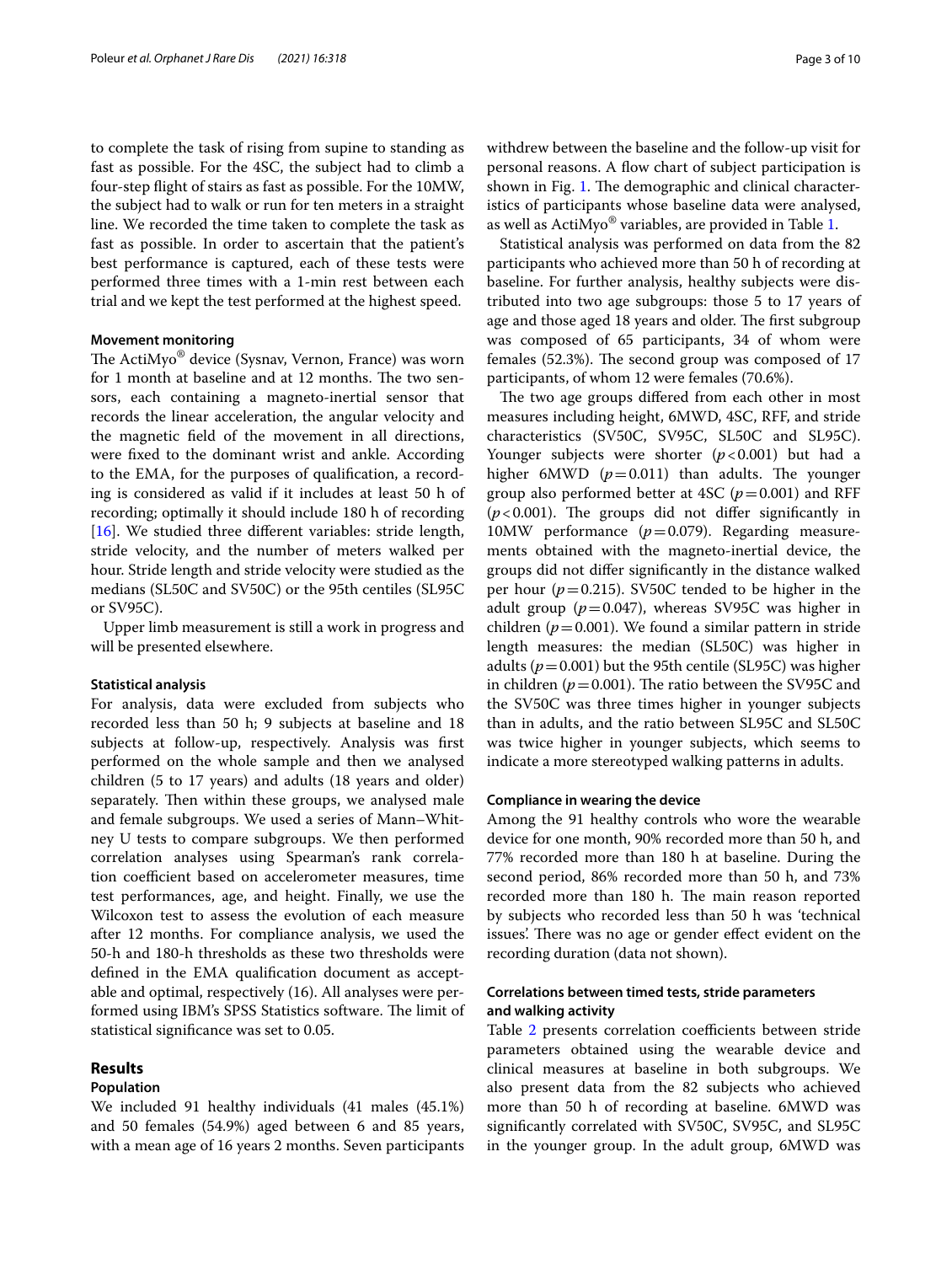<span id="page-3-0"></span>only correlated with 'maximum performance' measures SV95C and SL95C. In the younger population, the impact of age and height was more obvious than in the adult population (Table [2](#page-5-0)). Among the group aged 5 to 17 years, height was highly correlated with age, 6MWD, 10MW, SV50C, SL50C, and weakly correlated with SV95C and SL95C. In adults, height was only correlated with stride length measures SL50C and SL95C. We found no correlation between recording duration and stride length, stride velocity, or walking activity (distance/h,

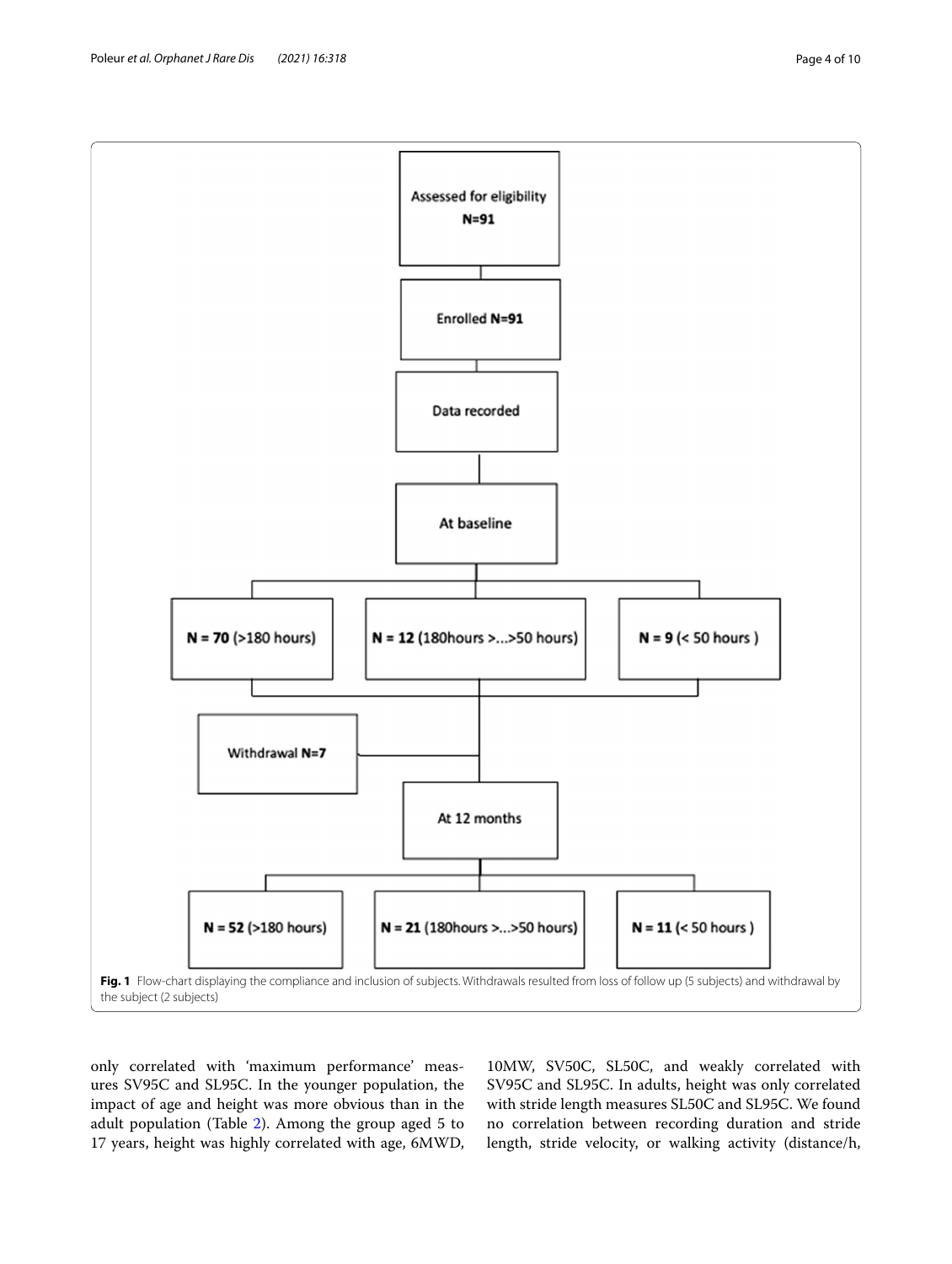**Characteristics**

|                           | All               | Adult             | Children          |                   |
|---------------------------|-------------------|-------------------|-------------------|-------------------|
|                           |                   |                   | All               | Male              |
| Sample size               | 82                | 17                | 65                | 31                |
| Age (years)               | 16.9(16.0)        | 43 (18.9)         | 10.1(2.8)         | 10.6(2.9)         |
|                           | $[6.0 - 84.3]$    | $[18.0 - 84.3]$   | $[6.0 - 17.6]$    | $[6.1 - 17.6]$    |
| Sex: number of female (%) | 46 (56.0%)        | 12 (70,6%)        | 34 (52.3%)        | $0(0\%)$          |
| Height (cm)               | 144.0 (18.3)      | 167.5 (10.6)      | 137.8 (14.6)      | 142.5(15.1)       |
|                           | $[114.0 - 195.0]$ | $[153.2 - 195.0]$ | $[114.0 - 173.3]$ | $[118.0 - 174.3]$ |
| BMI ( $kg/m2$ )           | 18.8(4.5)         | 25.7(3.6)         | 17.0(2.5)         | 17.2(2.4)         |
|                           | $[13.2 - 32.8]$   | $[20.1 - 32.8]$   | $[13.2 - 26.1]$   | $[13.9 - 23.7]$   |
| 6MWT (m)                  | 594.7 (71.2)      | 551.5 (82.0)      | 606.0 (64.1)      | 618.2 (61.6)      |
|                           | $[436.0 - 761.0]$ | $[436.0 - 716.0]$ | $[464.0 - 761.0]$ | $[496.0 - 761.0]$ |
| 4SC(s)                    | 1.4(0.3)          | 1.6(0.4)          | 1.3(0.3)          | 1.3(0.3)          |
|                           | $[0.9 - 2.3]$     | $[1.1 - 2.3]$     | $[0.9 - 2.3]$     | $[1-2.3]$         |
| RFF(s)                    | 1.8(0.6)          | 2.7(0.9)          | 1.6(0.2)          | 1.57(0.3)         |
|                           | $[1.0 - 4.9]$     | $[1.2 - 4.9]$     | $[1.0 - 2.2]$     | $[1.0 - 2.2]$     |
| 10WT (m)                  | 4.8(0.8)          | 5.1(0.8)          | 4.7(0.7)          | 4.5(3.5)          |
|                           | $[3.1 - 7.3]$     | $[4.1 - 7.3]$     | $[3.1 - 7.2]$     | $[3.5 - 5.7]$     |
| Distance/hour (m/h)       | 265.2 (87.2)      | 246.4 (89.5)      | 270.2 (86.5)      | 294.8 (88.9)      |
|                           | $[39.9 - 484.4]$  | $[119.6 - 433.0]$ | $[39.9 - 484.4]$  | $[39.9 - 484.4]$  |
| $SV50C$ (m/s)             | 1.0(0.1)          | 1.1(0.1)          | 1.0(0.1)          | 1.0(0.1)          |
|                           | $[0.7 - 1.3]$     | $[0.7 - 1.3]$     | $[0.9 - 1.3]$     | $[0.9 - 1.3]$     |
| SV95C (m/s)               | 2.4(0.6)          | 1.6(0.3)          | 2.6(0.4)          | 2.6(0.4)          |
|                           | $[1.1 - 3.6]$     | $[1.1 - 2.3]$     | $[1.6 - 3.6]$     | $[1.7 - 3.2]$     |
| $SL50C$ (m)               | 1.1(0.1)          | 1.2(0.1)          | 1.0(0.1)          | 1.1(0.1)          |
|                           | $[0.8 - 1.5]$     | $[0.8 - 1.5]$     | $[0.8 - 1.4]$     | $[0.8 - 1.4]$     |
| SL95C (m)                 | 1.7(0.2)          | 1.5(0.2)          | 1.7(0.2)          | 1.7(0.2)          |
|                           | $[1.1 - 2.3]$     | $[1.1 - 1.8]$     | $[1.4 - 2.3]$     | $[1.4 - 2.1]$     |

#### <span id="page-4-0"></span>**Table 1** Demographic and clinical characteristics of participants who recorded more than 50 h

Data are expressed in mean (SD) [Min–Max]. *BMI* body mass index, *6MWT* 6-min walk distance, *4SC* 4-stair climb; *RFF* rise from foor; *10MW* 10-m walk test; *SV50C* 50th centile stride velocity; *SV95C* 95th centile stride velocity; *SL50C* 50th centile stride length; *SL95C* 95th centile stride length

*p*=0.323; SV50C, *p*=0.466; SV95C, *p*=0.664; SL50C, *p*=0.723 and SL95C, *p*=0.798).

### **Gender efect**

In the adult population, males showed statistically signifcantly higher SL50C ( $p = 0.009$ ) and SL95C ( $p = 0.001$ ), probably because they are on average taller than women in the cohort ( $p=0.048$ ). There was no other difference between males and females in the adult group. In contrast, in the younger population, male subjects were taller than female subjects, but we did not detect signifcant diferences in any qualitative real-life walking parameter between the two subgroups.

#### **Longitudinal data**

Changes after 12 months are presented in Table [3](#page-6-0) and evolution of the measures obtained with the magnetoinertial device in children are displayed in Fig. [2.](#page-6-1) We present data on the 73 subjects who achieved more than 50 h of recording both at baseline and on follow-up visits. Given the efects of growth, we investigated two subgroups separately. In the younger group, we observed a signifcant increase in functional measures (6MWD, 4SC, 10MW) after one year. Of the measures obtained with the magneto-inertial device, only SL50C increased after one year. We did not observe a signifcant change after a year in adults in stride length, stride velocity, distance walked, 6MWD, or RFF with the exception of a slight improvement in the 10MW performance.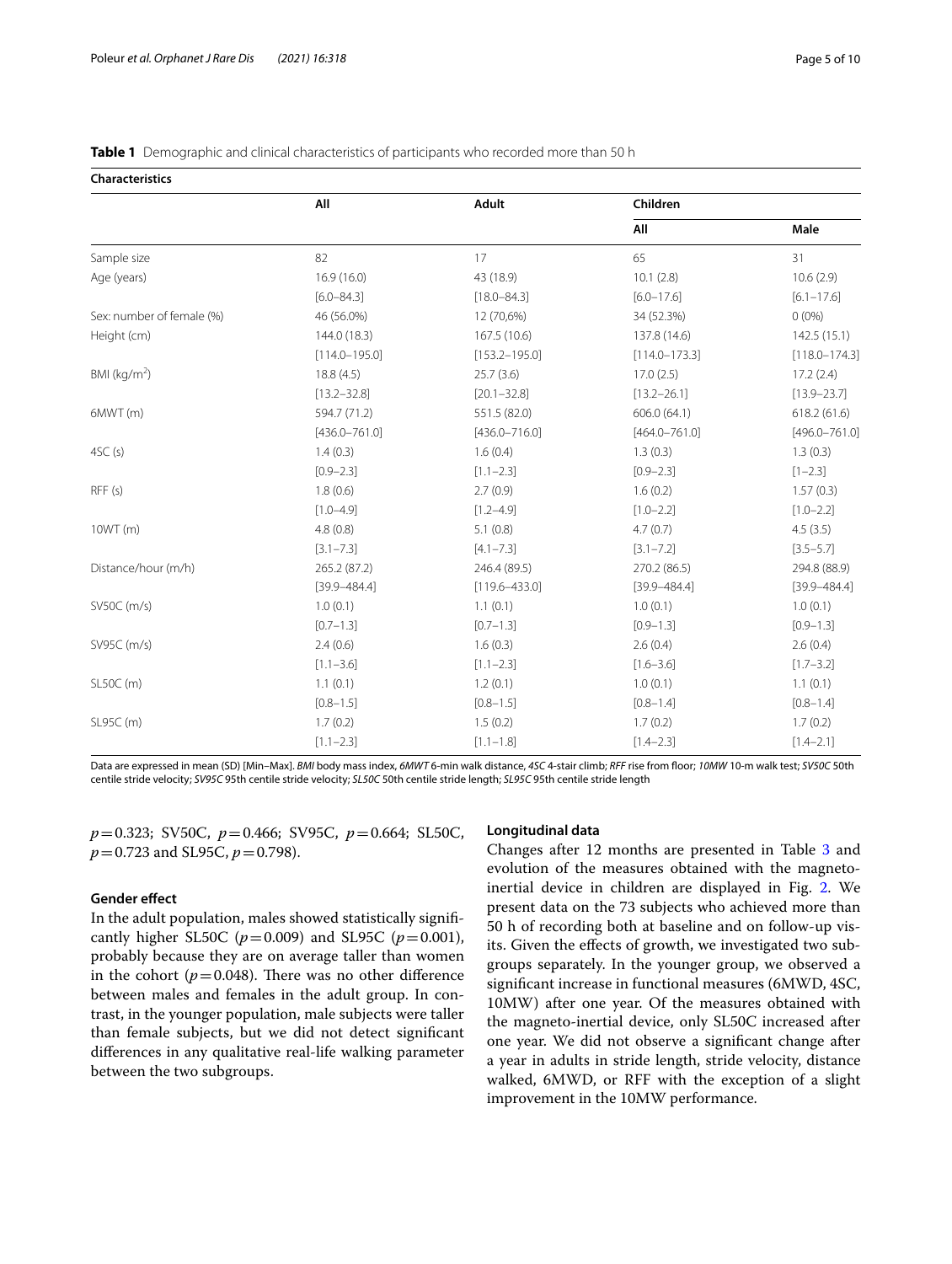<span id="page-5-0"></span>

|              |                       | Age                                                                                                                                                                                                                                                                                                                                                                                                      | Height     | $\overline{5}$<br>ᆱ                     | <b>EMMT</b>       | 4SC        | R۴         | 10MW        | Distance    | SV50C      | SV95C      | <b>SL50C</b> | <b>SL95C</b> |
|--------------|-----------------------|----------------------------------------------------------------------------------------------------------------------------------------------------------------------------------------------------------------------------------------------------------------------------------------------------------------------------------------------------------------------------------------------------------|------------|-----------------------------------------|-------------------|------------|------------|-------------|-------------|------------|------------|--------------|--------------|
| Age          | $5 - 17y$             |                                                                                                                                                                                                                                                                                                                                                                                                          | $0.927**$  | $0.667**$                               | 0.122             | 0.184      | $0.418**$  | 0.143       | $-0.083*$   | $0.513**$  | $-0.609**$ | $0.829**$    | $-0.099*$    |
|              | $\geq 18$ y           |                                                                                                                                                                                                                                                                                                                                                                                                          |            |                                         |                   |            |            |             |             |            |            |              |              |
| Height       | $5-17y$               | $0.909**$                                                                                                                                                                                                                                                                                                                                                                                                |            | $0.620**$                               | 0.157             | 0.137      | $0.389**$  | $-0.149$    | $-0.135$    | **6670     | $-0.598**$ | $0.883**$    | $-0.037$     |
|              | $\geq 18$ y           | $-0.134$                                                                                                                                                                                                                                                                                                                                                                                                 |            |                                         |                   |            |            |             |             |            |            |              |              |
| <b>IIV</b> 8 | $5 - 17y$             | $0.363**$                                                                                                                                                                                                                                                                                                                                                                                                | $0.356**$  |                                         | $-0.204$          | 0.057      | $0.390**$  | 0.065       | $-0.091$    | $0.321**$  | $-0.575**$ | $0.510**$    | $-0.363**$   |
|              | $\geq 18$ y           | $0.627**$                                                                                                                                                                                                                                                                                                                                                                                                | 0.189      |                                         |                   |            |            |             |             |            |            |              |              |
| 6MWD         | $5-17y$               | $0.6**$                                                                                                                                                                                                                                                                                                                                                                                                  | $0.538**$  | $-0.015$                                |                   | $-0.135$   | $-0.334**$ | $-0.565***$ | 0.101       | $0.336**$  | $0.271*$   | 0.212        | $0.465**$    |
|              | $\geq 18$ y           | $-0.703**$                                                                                                                                                                                                                                                                                                                                                                                               | 0.061      | $-0.559*$                               |                   |            |            |             |             |            |            |              |              |
| 4SC          | $5 - 17y$             | $-0.142$                                                                                                                                                                                                                                                                                                                                                                                                 | $-0.163$   | $-0.303*$                               | $-0.033$          |            | $0.607**$  | 0.256*      | $-0.285**$  | $-0.077$   | $-0.3**$   | 0.057        | $-0.224*$    |
|              | $\geq 18$ y           | 0.14                                                                                                                                                                                                                                                                                                                                                                                                     | $-0.288$   | 0.181                                   | 0.054             |            |            |             |             |            |            |              |              |
| RFF          | $5 - 17y$             | $-0.011$                                                                                                                                                                                                                                                                                                                                                                                                 | 0.028      | $-0.008$                                | $-0.183$          | $0.515***$ |            | 0.181       | $-0.298***$ | $-0.01$    | $-0.631**$ | $0.289**$    | $-0.494***$  |
|              | $\geq 18$ y           | 0.447                                                                                                                                                                                                                                                                                                                                                                                                    | 0.01       | 0.432                                   | $-0.409$          | $0.63**$   |            |             |             |            |            |              |              |
| 10MW         | $5 - 17y$             | $-0.479**$                                                                                                                                                                                                                                                                                                                                                                                               | $-0.407**$ | 0.113<br>$\begin{array}{c} \end{array}$ | $0.595***$        | 0.155      | 0.089      |             | $-0.362***$ | $-0.377**$ | $-0.203$   | $-0.276*$    | $-0.328**$   |
|              |                       | 0.434                                                                                                                                                                                                                                                                                                                                                                                                    | $-0.326$   | 0.225                                   | $-0.373$          | 0.415      | 0.362      |             |             |            |            |              |              |
| Distance     | $\geq$ 18 y<br>5-17 y |                                                                                                                                                                                                                                                                                                                                                                                                          | $-0.036$   | 0.013                                   | $\overline{0.11}$ | 0.232      | $-0.263*$  | $-0.426**$  |             | $0.455***$ | $0.389**$  | 0.081        | $0.289**$    |
|              | $\geq 18$ y           | $0.03$<br>0.115                                                                                                                                                                                                                                                                                                                                                                                          | 0.108      | 0.174                                   | $-0.078$          | $-0.43$    | $-0.241$   | $-0.201$    |             |            |            |              |              |
| <b>SV50C</b> | $5 - 17y$             | $0.621***$                                                                                                                                                                                                                                                                                                                                                                                               | $0.552***$ | $0.292*$                                | $0.454**$         | 0.219      | $-0.222$   | $-0.477***$ | $0.451***$  |            | $-0.053$   | $0.74**$     | $0.293**$    |
|              | $\geq 18$ y           | $-0.206$                                                                                                                                                                                                                                                                                                                                                                                                 | 0.116      | $-0.113$                                | 0.444             | 0.087      | $-0.018$   | $-0.331$    | ** 1690     |            |            |              |              |
| SV95C        | $5 - 17y$             | $-0.231$                                                                                                                                                                                                                                                                                                                                                                                                 | $-0.269*$  | $-0.207$                                | 0.034             | 0.117      | $-0.418**$ | $-0.09$     | $0.437**$   | 0.114      |            | $-0.414**$   | $0.734**$    |
|              | $\geq 18$ y           | $-0.738*$                                                                                                                                                                                                                                                                                                                                                                                                | 0.254      | $-0.397$                                | $0.858**$         | 0.05       | $-0.385$   | 0.306       | 0.157       | $0.542*$   |            |              |              |
| SL50C        | $5 - 17y$             | $0.869**$                                                                                                                                                                                                                                                                                                                                                                                                | $0.876**$  | 0.285                                   | $0.518**$         | $-0.163$   | $-0.1$     | $-0.493**$  | 0.148       | $0.786**$  | $-0.098$   |              | 0.16         |
|              | $\geq 18$ y           | $-0.091$                                                                                                                                                                                                                                                                                                                                                                                                 | $0.678**$  | $-0.145$                                | 0.103             | $-0.27$    | $\circ$    | $-0.331$    | $0.659**$   | $0.684***$ | 0.417      |              |              |
| <b>JSGIS</b> | $5 - 17y$             | $0.312*$                                                                                                                                                                                                                                                                                                                                                                                                 | $0.274*$   | 0.142                                   | $0.374**$         | $-0.144$   | $-0.405**$ | $0.298*$    | $0.281*$    | $0.418**$  | $0.728**$  | $0.455***$   |              |
|              | $\geq$ 18 y           | $-0.561*$                                                                                                                                                                                                                                                                                                                                                                                                | $0.668**$  | 0.093<br>$\begin{array}{c} \end{array}$ | 0.485*            | $-0.187$   | $-0.256$   | $-0.319$    | 0.252       | 0.449      | $0.748**$  | $0.721**$    |              |
|              |                       | Significance level $p \leq 0.05$ . " $p \geq 0.05$ , $p \geq 0.05$ , $p \geq 0.05$ , correlation on the whole sample. Lower part: correlation on the two age groups. BMI body mass index, 6/MVT 6-min walk distance, 45C 4-stair clim<br>10MW 10-m walk test; SV50C 50th centile stride velocity; SV95C 95th centile stride velocity; SL50C 50th centile stride length; SL95C 95th centile stride length |            |                                         |                   |            |            |             |             |            |            |              |              |

Poleur *et al. Orphanet J Rare Dis (2021) 16:318* Page 6 of 10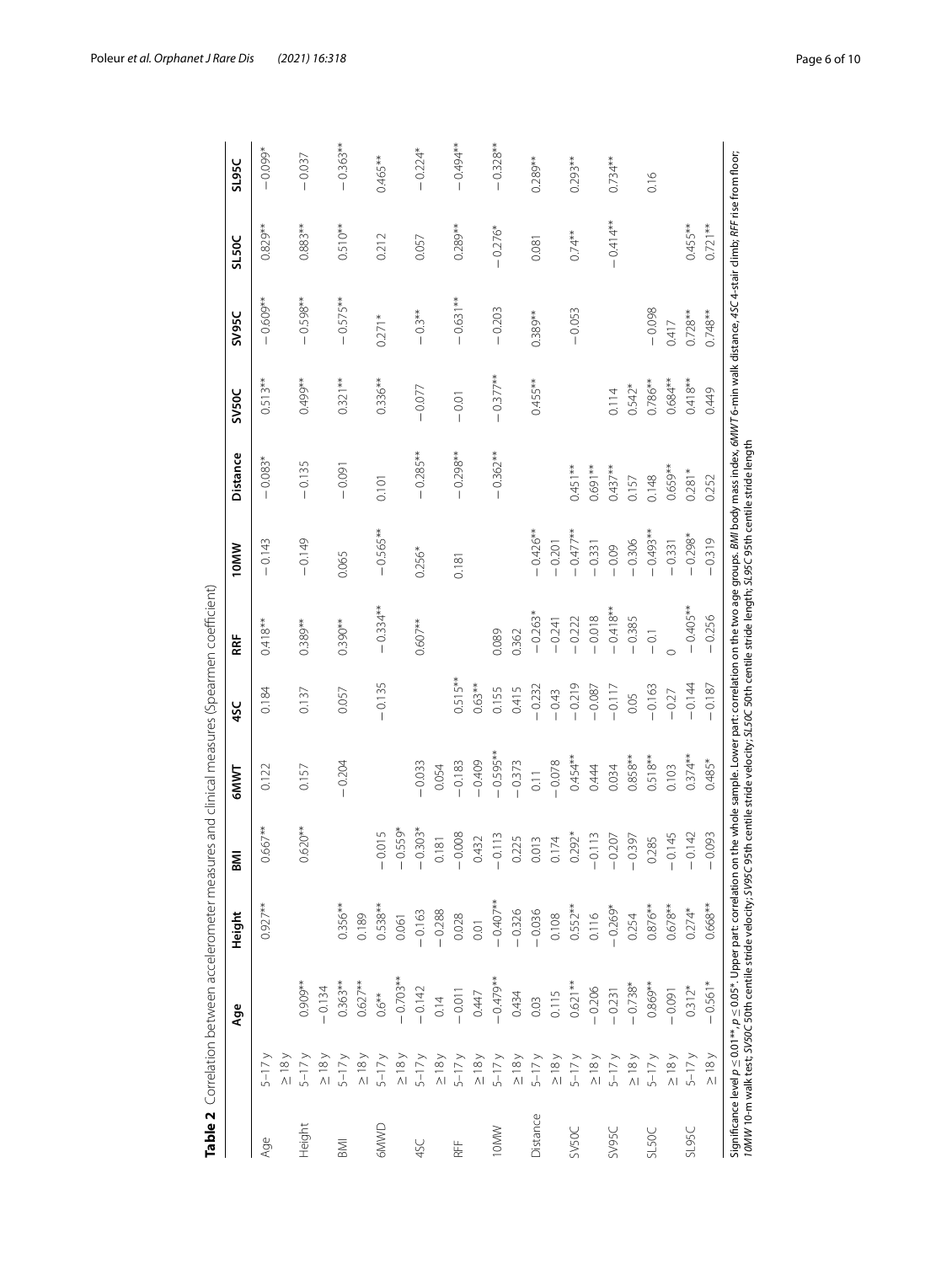<span id="page-6-0"></span>**Table 3** Evolution of measures after one year

| Subgroup                | 5-17 years old      |                | Over 18 years old  |              |
|-------------------------|---------------------|----------------|--------------------|--------------|
| <b>Characteristics</b>  | Mean (SD)           | Sig            | Mean (SD)          | Sig          |
| $\Delta 6MWD$ (m)       | 33.6 (50.302)       | $p = 0.000$ ** | 14.87<br>(46.649)  | $p = 0.191$  |
| $\triangle$ 4SC (s)     | $-0.11(0.288)$      | $p = 0.004$ ** | $-0.02$<br>(0.463) | $p = 0.875$  |
| $\triangle$ RFF $(s)$   | $-0.07(0.336)$      | $p = 0.293$    | $-0.24$<br>(0.736) | $p = 0.239$  |
| $\triangle$ 10MW (s)    | $-0.76(0.77)$       | $p = 0.000$ ** | $-0.52$<br>(0.632) | $p = 0.011*$ |
| $\Delta$ Distance (m/h) | $-17.23$<br>(76.17) | $p = 0.059$    | 9.38(67.15)        | $p = 0.609$  |
| $\triangle$ SV50C (m/s) | 0.01(0.078)         | $p = 0.359$    | 0.01(0.154)        | $p = 0.691$  |
| $\triangle$ SV95C (m/s) | $-0.12(0.447)$      | $p = 0.112$    | 0.12(0.389)        | $p = 0.955$  |
| $\triangle$ SL50C $(m)$ | 0.05(0.06)          | $p = 0.000$ ** | 0.01(0.095)        | $p = 0.427$  |
| $\triangle$ SL95C (m)   | 0,02(0.184)         | $p = 0.241$    | 0,04(0.133)        | $p = 0.691$  |

Time effect was assessed by a rank Wilcoxon test for single sample (null hypothesis: median=0). Signifcance level *p*≤0.01\*\*, *p*≤0.05\*. 6MWT: 6-min walk distance, 4SC: 4-stair climb; RFF: rise from floor; 10MW: 10-m walk test; SV50C: 50th centile stride velocity; SV95C: 95th centile stride velocity; SL50C: 50th centile stride length; SL95C: 95th centile stride length

## **Discussion**

As a result of this study, we provide normative data for spontaneous stride velocity, stride length and walking distance per hour obtained passively with a wearable device during a one-month recording period in a noncontrolled setting and the one-year evolution thereafter. Most previous studies using wearable devices provide us with quantitative parameters [\[24](#page-8-19)]. Qualitative gait analysis as stride length and velocity were mostly obtained based on evaluations inside clinical facilities [\[25](#page-8-20), [26](#page-8-21)]. Recently, several efforts were made to collect, in a homebased setting, qualitative data from subjects with various diseases and control populations [[18,](#page-8-13) [19,](#page-8-14) [22](#page-8-17), [27](#page-8-22)]. However, to the best of our knowledge, we found no other published data regarding normative longitudinal evaluations of spontaneous stride velocity, stride length, and walking activity in an everyday setting.

As suggested in previous fndings [\[28\]](#page-8-23), acquiring normative data was feasible. The overall compliance with device use was good. More than 90% of subjects wore the device more than the minimum requirement of 50 h, which indicates that wearing devices at the ankle and at the wrist for one month was acceptable for most participants. The main reason given for data collection below the 50-h threshold was 'technical issues', and compliance was not infuenced by gender or age. In addition, the recording duration did not infuence the variables that were studied.

<span id="page-6-1"></span>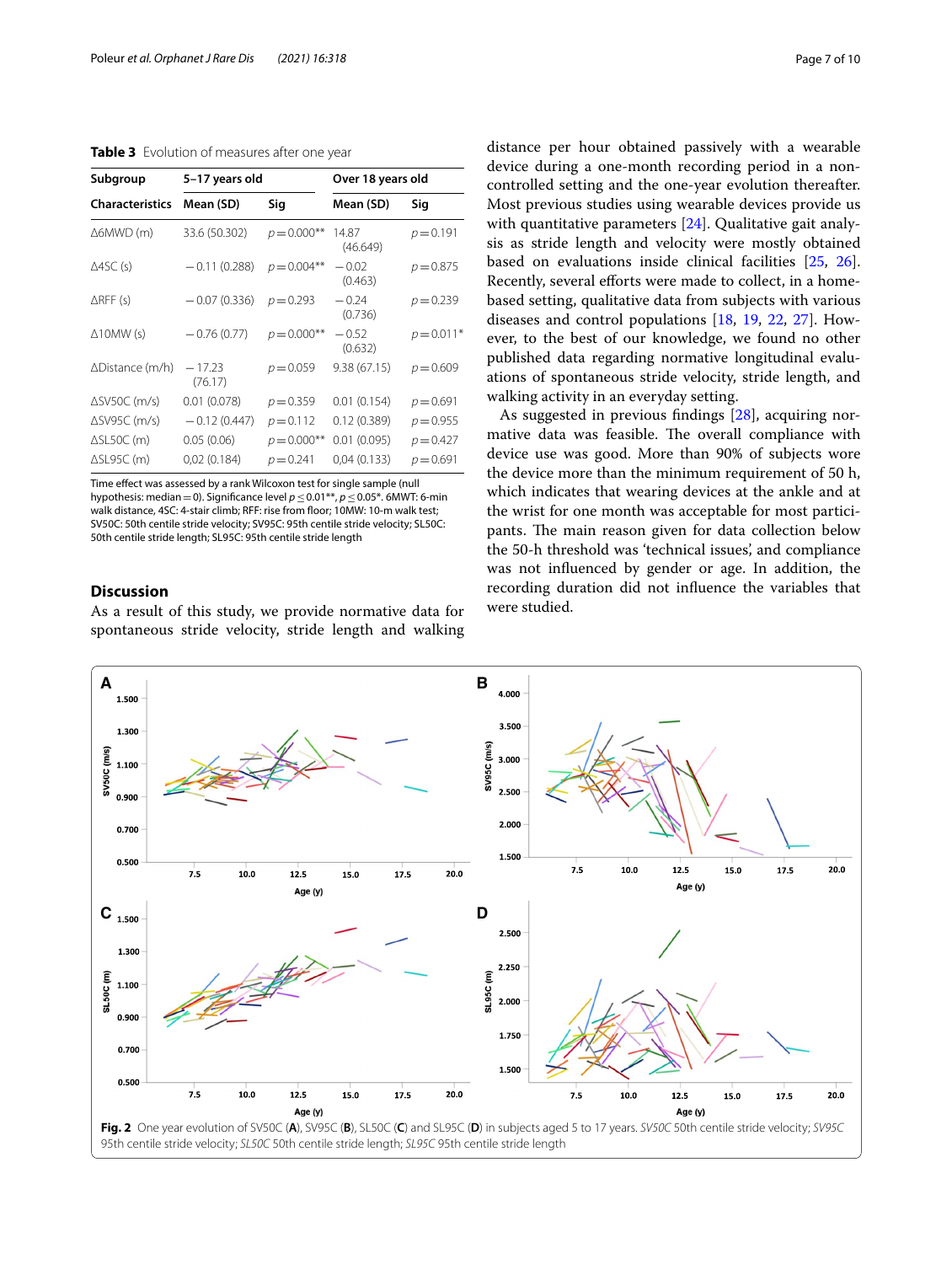As expected, results of timed tests were growth dependent [[22\]](#page-8-17). We also observed the infuence of height (in adults) and height and growth (in children) on stride length. These results support previous findings [[29](#page-8-24), [30](#page-8-25)]. Height did not infuence SV95C, for which only a very weak inverse correlation was found with height in the adult subgroup only. In children, all correlations between age, height and stride length or speed were much weaker with maximum performance as measured by the 95th centile than with median values. Independence of growth is an advantage in clinical trials that are conducted in children over 1 or 2 years, especially in DMD where growth is altered by steroid use.

In comparison to ambulant DMD patients of the same age, healthy children present a 67.3% higher SV95C  $[17]$  $[17]$  $[17]$ . The difference for other variables was not as extreme, and there is some overlap between DMD and control participants (SL50C 31.39%, SL95C 52.41%, SV50C 25.72%, distance walked/hour 63.13%) [[16](#page-8-11)]. SV95C was stable after one year in controls but signifcantly and constantly decreases in subjects with DMD. In DMD patients, there is a signifcant correlation between SV95C and all timed tests [\[17](#page-8-12)]. We did not fnd such correlations in controls, which is probably related to the fact that weakness constitutes a common limiting factor on 6MWD and SV95C in patients with DMD, strengthening the correlation in this group.

Gathering normative data is crucial in the validation process of an outcome measure, as it allows identifcation of potentially confounding variables such as age, height, or gender. For a specific outcome, the normative data can either show a strong ceiling efect, as is the case for most of normative scales such as CHOP Intend, NSAA, and Motor Function Measure [[31–](#page-9-0)[34\]](#page-9-1), or increases with age, as is the case for strength [\[21](#page-8-16), [35](#page-9-2)] and the 6MWD [\[20](#page-8-15)].

The limitations of this study reside in the small number of controls per subgroup (age and gender), principally related to the limited availability of recording devices. Given the number of subjects, we did not study the seasonal infuence on the parameters. It is likely that a seasonal analysis would need to take weather conditions into account, as they are more likely to infuence walking behaviour than does the time of year, and would require continuous recording over one year, which could be burdensome in controls. Another limitation is that the BMI evolution of participants tends toward a more gradual increase than those of age-matched DMD, mainly after 8 years of age [\[36\]](#page-9-3). However, this is not a major issue since there is no correlation between BMI and SV95C in both the adult and children subgroups. During the study, participants wore devices on both wrist and ankle. The analysis of upper limb movement in control patients is complex, since there is an interference with movement produced during the ambulation. The results will therefore be presented elsewhere, with comparison to the upper limb measures in ambulant and non-ambulant DMD patients.

#### **Conclusion**

This study provides evidence that normative data regarding stride length and velocity in a home-based environment with wearable sensors is feasible. These normative data will allow us to express a patient's data as a percentage of predicted value for age or height and to identify those variables that have important confounding factors. There is still a large amount of work to be done to enable analysis of ambulation and upper limb function in various diseases using medical device for real-life mobility measurement. Future research should focus on exploring new felds of neurological disease and the creation of algorithms to study upper limb function, falls, or ataxia.

#### **Abbreviations**

4SC: 4-Stair climb; 6MWT: 6-Minute walk test; 6MWD: 6-Minute walk distance; 10MW: 10-Meter walk test; BMI: Body mass index; DMD: Duchenne muscular dystrophy; EMA: European Medicines Agency; NSAA: North Star Ambulatory Assessments; RFF: Rise from floor; SV95C: 95Th centile stride velocity; SV50C: 50Th centile stride velocity; SL95C: 95Th centile stride length; SL50C: 50Th centile stride length.

#### **Acknowledgements**

We would like to thank all of the participants, including parents and guardians, for the time they have provided to this study. We would also like to thank the team at the Citadelle Regional Hospital Centre in Liège, as well as Sysnav in Vernon. We are extremely grateful to the Foundation for Action Duchenne for fnancial support. The authors are thankful to Dominic Tromans for English correction

#### **Authors' contributions**

MP: helped with data analysis and writing the article. AU: experimenter, data collection, data analysis, and writing the article. AD: helped with patient selection, clinical supervision, and data collection. OS, FD, MD: data collection. MA, DE, DV: technical support, data analysis. AD: helped with patient selection, clinical supervision, and data collection. LS: clinical supervision, protocol preparation, and article writing. All authors read and approved the final manuscript.

#### **Funding**

This work was supported by a grant from Action Duchenne.

#### **Availability of data and materials**

The datasets used and/or analysed during the current study are available from the corresponding author on reasonable request.

#### **Declarations**

#### **Ethics approval and consent to participate**

The study was approved by the ethics committees of the Citadelle Regional Hospital Centre in Liège (Belgian N°: B412201731844), and the experiment was conducted in accordance with the good clinical practice and with the Declaration of Helsinki (2013). Prior to their inclusion in the study, all participants (and/or their legal guardians) gave their full written informed consent.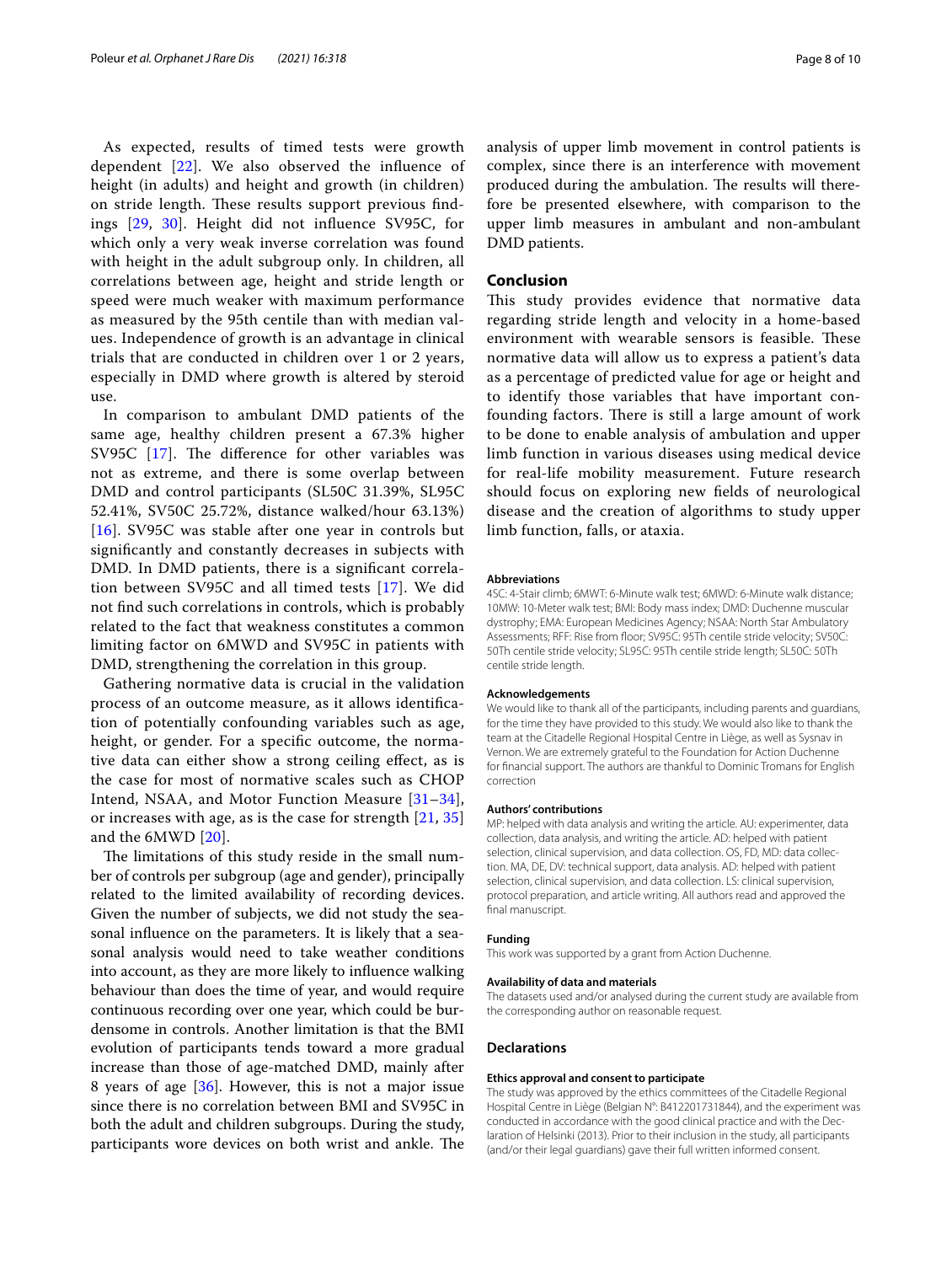#### **Consent for publication**

Not applicable.

#### **Competing interests**

Academic authors declare no competing interests. Melanie Annoussamy and Damien Eggenspieler are employed by Synsav, the medium-sized enterprise responsible for ActiMyo® development. David Vissière is the CEO, founder and main shareholder of Sysnav.

#### **Author details**

<sup>1</sup> Centre de Référence des Maladies Neuromusculaires, Centre Hospitalier Régional de la Citadelle, Boulevard du 12eme de Ligne 1, 4000 Liège, Belgium. 2 Sysnav, Vernon, France. <sup>3</sup> Department of Paediatrics, MDUK Oxford Neuromuscular Centre, University of Oxford, Oxford, UK.

## Received: 28 January 2021 Accepted: 11 July 2021<br>Published online: 19 July 2021

#### **References**

- <span id="page-8-0"></span>1. Ryder S, Leadley RM, Armstrong N, Westwood M, de Kock S, Butt T, et al. The burden, epidemiology, costs and treatment for Duchenne muscular dystrophy: an evidence review. Orphanet J Rare Dis. 2017;12(1):79. [https://doi.org/10.1186/s13023-017-0631-3.](https://doi.org/10.1186/s13023-017-0631-3)
- <span id="page-8-1"></span>2. Mah JK, Korngut L, Dykeman J, Day L, Pringsheim T, Jette N. A systematic review and meta-analysis on the epidemiology of Duchenne and Becker muscular dystrophy. Neuromuscul Disord. 2014;24(6):482–91. [https://doi.](https://doi.org/10.1016/j.nmd.2014.03.008) [org/10.1016/j.nmd.2014.03.008](https://doi.org/10.1016/j.nmd.2014.03.008).
- <span id="page-8-2"></span>Clemens PR, Rao VK, Connolly AM, Harper AD, Mah JK, Smith EC, et al. Safety, tolerability, and efficacy of viltolarsen in boys with duchenne muscular dystrophy amenable to exon 53 skipping: a phase 2 randomized clinical trial. JAMA Neurol. 2020;77(8):982–91. [https://doi.org/10.1001/](https://doi.org/10.1001/jamaneurol.2020.1264) [jamaneurol.2020.1264](https://doi.org/10.1001/jamaneurol.2020.1264).
- 4. Frank DE, Schnell FJ, Akana C, El-Husayni SH, Desjardins CA, Morgan J, et al. Increased dystrophin production with golodirsen in patients with Duchenne muscular dystrophy. Neurology. 2020;94(21):e2270–82. <https://doi.org/10.1212/wnl.0000000000009233>.
- <span id="page-8-4"></span>5. McDonald CM, Campbell C, Torricelli RE, Finkel RS, Flanigan KM, Goemans N, et al. Ataluren in patients with nonsense mutation Duchenne muscular dystrophy (ACT DMD): a multicentre, randomised, double-blind, placebocontrolled, phase 3 trial. Lancet. 2017;390(10101):1489–98. [https://doi.](https://doi.org/10.1016/s0140-6736(17)31611-2) [org/10.1016/s0140-6736\(17\)31611-2](https://doi.org/10.1016/s0140-6736(17)31611-2).
- <span id="page-8-3"></span>6. Mendell JR, Rodino-Klapac LR, Sahenk Z, Roush K, Bird L, Lowes LP, et al. Eteplirsen for the treatment of Duchenne muscular dystrophy. Ann Neurol. 2013;74(5):637–47. <https://doi.org/10.1002/ana.23982>.
- 7. Bushby K, Finkel R, Wong B, Barohn R, Campbell C, Comi GP, et al. Ataluren treatment of patients with nonsense mutation dystrophinopathy. Muscle Nerve. 2014;50(4):477–87. [https://doi.org/10.1002/mus.24332.](https://doi.org/10.1002/mus.24332)
- 8. Goemans N, Mercuri E, Belousova E, Komaki H, Dubrovsky A, McDonald CM, et al. A randomized placebo-controlled phase 3 trial of an antisense oligonucleotide, drisapersen Duchenne muscular dystrophy. Neuromuscul Disord. 2018;28(1):4–15.<https://doi.org/10.1016/j.nmd.2017.10.004>.
- 9. Voit T, Topaloglu H, Straub V, Muntoni F, Deconinck N, Campion G, et al. Safety and efficacy of drisapersen for the treatment of Duchenne muscular dystrophy (DEMAND II): an exploratory, randomised, placebocontrolled phase 2 study. Lancet Neurol. 2014;13(10):987–96. [https://doi.](https://doi.org/10.1016/s1474-4422(14)70195-4) [org/10.1016/s1474-4422\(14\)70195-4](https://doi.org/10.1016/s1474-4422(14)70195-4).
- <span id="page-8-5"></span>10. Assessment report for Kyndrisa. European Medicines Agency. [https://](https://www.ema.europa.eu/en/documents/withdrawal-report/withdrawal-assessment-report-kyndrisa_en.pdf) [www.ema.europa.eu/en/documents/withdrawal-report/withdrawal](https://www.ema.europa.eu/en/documents/withdrawal-report/withdrawal-assessment-report-kyndrisa_en.pdf)[assessment-report-kyndrisa\\_en.pdf](https://www.ema.europa.eu/en/documents/withdrawal-report/withdrawal-assessment-report-kyndrisa_en.pdf). Accessed 1 Dec 2020.
- <span id="page-8-6"></span>11. Piwek L, Ellis DA, Andrews S, Joinson A. The Rise of Consumer Health Wearables: Promises and Barriers. PLoS Med. 2016;13(2): e1001953. <https://doi.org/10.1371/journal.pmed.1001953>.
- <span id="page-8-7"></span>12. Dobkin BH. Wearable motion sensors to continuously measure real-world physical activities. Curr Opin Neurol. 2013;26(6):602–8. [https://doi.org/10.](https://doi.org/10.1097/wco.0000000000000026) [1097/wco.0000000000000026](https://doi.org/10.1097/wco.0000000000000026).
- <span id="page-8-8"></span>13. Caulfeld B, Reginatto B, Slevin P. Not all sensors are created equal: a framework for evaluating human performance measurement technologies. NPJ Digit Med. 2019;2:7. [https://doi.org/10.1038/s41746-019-0082-4.](https://doi.org/10.1038/s41746-019-0082-4)
- <span id="page-8-9"></span>14. Le Moing AG, Seferian AM, Moraux A, Annoussamy M, Dorveaux E, Gasnier E, et al. A movement monitor based on magneto-inertial sensors for non-ambulant patients with duchenne muscular dystrophy: a pilot study in controlled environment. PLoS ONE. 2016;11(6): e0156696. [https://doi.](https://doi.org/10.1371/journal.pone.0156696) [org/10.1371/journal.pone.0156696](https://doi.org/10.1371/journal.pone.0156696).
- <span id="page-8-10"></span>15. Lilien C, Gasnier E, Gidaro T, Seferian A, Grelet M, Vissière D, et al. Homebased monitor for gait and activity analysis. J Vis Exp. 2019. [https://doi.](https://doi.org/10.3791/59668) [org/10.3791/59668.](https://doi.org/10.3791/59668)
- <span id="page-8-11"></span>16. Qualifcation opinion on stride velocity 95th centile as a secondary endpoint in Duchenne muscular dystrophy measured by a valid and suitable wearable device\*European Medicines Agency.[https://www.ema.europa.](https://www.ema.europa.eu/en/documents/scientific-guideline/qualification-opinion-stride-velocity-95th-centile-secondary-endpoint-duchenne-muscular-dystrophy_en.pdf) [eu/en/documents/scientifc-guideline/qualifcation-opinion-stride-veloc](https://www.ema.europa.eu/en/documents/scientific-guideline/qualification-opinion-stride-velocity-95th-centile-secondary-endpoint-duchenne-muscular-dystrophy_en.pdf) [ity-95th-centile-secondary-endpoint-duchenne-muscular-dystrophy\\_en.](https://www.ema.europa.eu/en/documents/scientific-guideline/qualification-opinion-stride-velocity-95th-centile-secondary-endpoint-duchenne-muscular-dystrophy_en.pdf) [pdf.](https://www.ema.europa.eu/en/documents/scientific-guideline/qualification-opinion-stride-velocity-95th-centile-secondary-endpoint-duchenne-muscular-dystrophy_en.pdf) Accessed 15 July 2021.
- <span id="page-8-12"></span>17. Haberkamp M, Moseley J, Athanasiou D, de Andres-Trelles F, Elferink A, Rosa MM, et al. European regulators' views on a wearable-derived performance measurement of ambulation for Duchenne muscular dystrophy regulatory trials. Neuromuscul Disord. 2019;29(7):514–6. [https://doi.org/](https://doi.org/10.1016/j.nmd.2019.06.003) [10.1016/j.nmd.2019.06.003](https://doi.org/10.1016/j.nmd.2019.06.003).
- <span id="page-8-13"></span>18. Chabanon A, Seferian AM, Daron A, Péréon Y, Cances C, Vuillerot C, et al. Prospective and longitudinal natural history study of patients with Type 2 and 3 spinal muscular atrophy: baseline data NatHis-SMA study. PLoS ONE. 2018;13(7): e0201004. [https://doi.org/10.1371/journal.pone.02010](https://doi.org/10.1371/journal.pone.0201004)  $04.$  $04.$
- <span id="page-8-14"></span>19. Annoussamy M, Seferian AM, Daron A, Péréon Y, Cances C, Vuillerot C, et al. Natural history of Type 2 and 3 spinal muscular atrophy: 2-year NatHis-SMA study. Ann Clin Transl Neurol. 2020. [https://doi.org/10.1002/](https://doi.org/10.1002/acn3.51281) [acn3.51281.](https://doi.org/10.1002/acn3.51281)
- <span id="page-8-15"></span>20. Goemans N, Klingels K, van den Hauwe M, Boons S, Verstraete L, Peeters C, et al. Six-minute walk test: reference values and prediction equation in healthy boys aged 5 to 12 years. PLoS ONE. 2013;8(12): e84120. [https://](https://doi.org/10.1371/journal.pone.0084120) [doi.org/10.1371/journal.pone.0084120](https://doi.org/10.1371/journal.pone.0084120).
- <span id="page-8-16"></span>21. Hogrel JY, Decostre V, Ledoux I, de Antonio M, Niks EH, de Groot I, et al. Normalized grip strength is a sensitive outcome measure through all stages of Duchenne muscular dystrophy. J Neurol. 2020;267(7):2022–8. <https://doi.org/10.1007/s00415-020-09800-9>.
- <span id="page-8-17"></span>22. Seferian AM, Moraux A, Canal A, Decostre V, Diebate O, Le Moing AG, et al. Upper limb evaluation and one-year follow up of non-ambulant patients with spinal muscular atrophy: an observational multicenter trial. PLoS ONE. 2015;10(4): e0121799. [https://doi.org/10.1371/journal.pone.01217](https://doi.org/10.1371/journal.pone.0121799) [99](https://doi.org/10.1371/journal.pone.0121799).
- <span id="page-8-18"></span>23. McDonald CM, Henricson EK, Han JJ, Abresch RT, Nicorici A, Elfring GL, et al. The 6-minute walk test as a new outcome measure in Duchenne muscular dystrophy. Muscle Nerve. 2010;41(4):500–10. [https://doi.org/10.](https://doi.org/10.1002/mus.21544) [1002/mus.21544](https://doi.org/10.1002/mus.21544).
- <span id="page-8-19"></span>24. Perry B, Herrington W, Goldsack JC, Grandinetti CA, Vasisht KP, Landray MJ, et al. Use of mobile devices to measure outcomes in clinical research, 2010–2016: a systematic literature review. Digit Biomark. 2018;2(1):11–30. [https://doi.org/10.1159/000486347.](https://doi.org/10.1159/000486347)
- <span id="page-8-20"></span>25. Fang X, Liu C, Jiang Z. Reference values of gait using APDM movement monitoring inertial sensor system. R Soc Open Sci. 2018;5(1): 170818. [https://doi.org/10.1098/rsos.170818.](https://doi.org/10.1098/rsos.170818)
- <span id="page-8-21"></span>26. Voss S, Joyce J, Biskis A, Parulekar M, Armijo N, Zampieri C, et al. Normative database of spatiotemporal gait parameters using inertial sensors in typically developing children and young adults. Gait Posture. 2020;80:206–13.<https://doi.org/10.1016/j.gaitpost.2020.05.010>.
- <span id="page-8-22"></span>27. Shah VV, McNames J, Mancini M, Carlson-Kuhta P, Spain RI, Nutt JG, et al. Quantity and quality of gait and turning in people with multiple sclerosis, Parkinson's disease and matched controls during daily living. J Neurol. 2020;267(4):1188–96. [https://doi.org/10.1007/s00415-020-09696-5.](https://doi.org/10.1007/s00415-020-09696-5)
- <span id="page-8-23"></span>28. Wiedmann I, Grassi M, Duran I, Lavrador R, Alberg E, Daumer M, et al. Accelerometric Gait analysis devices in children-will they accept them? results from the AVAPed study. Front Pediatr. 2020;8: 574443. [https://doi.](https://doi.org/10.3389/fped.2020.574443) [org/10.3389/fped.2020.574443](https://doi.org/10.3389/fped.2020.574443).
- <span id="page-8-24"></span>29. Dusing SC, Thorpe DE. A normative sample of temporal and spatial gait parameters in children using the GAITRite electronic walkway. Gait Posture. 2007;25(1):135–9. [https://doi.org/10.1016/j.gaitpost.2006.06.003.](https://doi.org/10.1016/j.gaitpost.2006.06.003)
- <span id="page-8-25"></span>30. Pierrynowski MR, Galea V. Enhancing the ability of gait analyses to differentiate between groups: scaling gait data to body size. Gait Posture. 2001;13(3):193–201. [https://doi.org/10.1016/s0966-6362\(01\)00097-2](https://doi.org/10.1016/s0966-6362(01)00097-2).